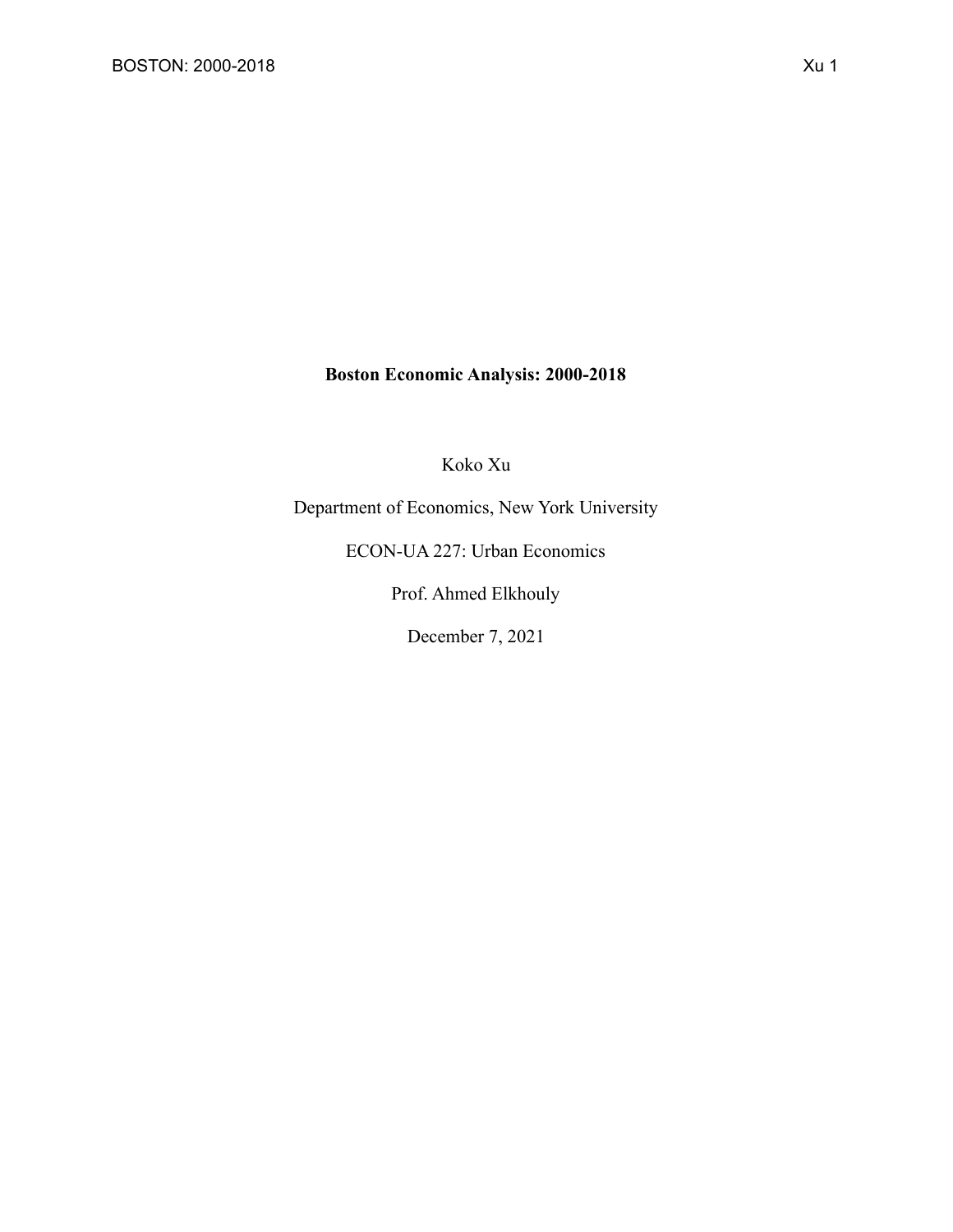## 1. Population Density

| Year        | Population<br>(thousands) | <b>Population Density</b> |
|-------------|---------------------------|---------------------------|
| 2018        | 694.583                   | 0.149                     |
| 2017        | 685.094                   | 0.147                     |
| 2016        | 673.184                   | 0.144                     |
| 2015        | 667.137                   | 0.143                     |
| 2014        | 655.884                   | 0.140                     |
| 2013        | 645.966                   | 0.138                     |
| 2012        | 636.479                   | 0.136                     |
| 2011        | 628.335                   | 0.134                     |
| 2010        | 617.594                   | 0.132                     |
| 2009        | 645.169                   | 0.138                     |
| 2008        | 636.748                   | 0.136                     |
| 2007        | 622.748                   | 0.133                     |
| 2006        | 612.192                   | 0.131                     |
| 2005        | 609.690                   | 0.130                     |
| 2004        | 607.367                   | 0.130                     |
| 2003        | 607.871                   | 0.130                     |
| 2002        | 607.931                   | 0.130                     |
| 2001        | 602.380                   | 0.129                     |
| 2000        | 590.433                   | 0.126                     |
| Land (sqmi) | 4674                      |                           |

## Boston Population Density (thousands/sqmi) 2000-2018

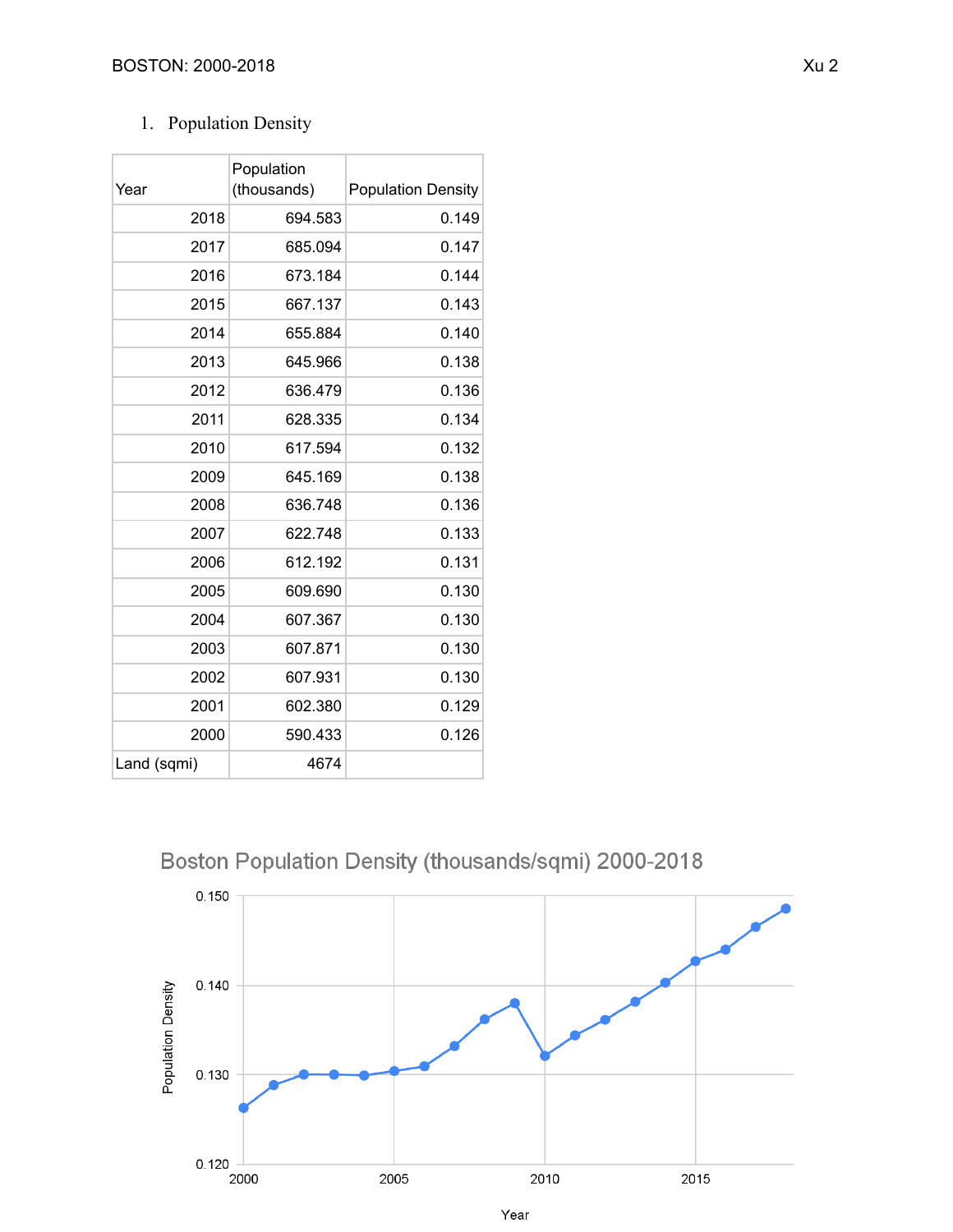A: Population Density is measured by dividing the total number of individuals in a geographic region by the total land area of said geographic region. It is most commonly measured in thousands of people per square mile.

B: Boston's population density increased from 2000-2002, stayed approaximately constant between 2002-2005, increased between 2005-2009, decreased drastically between 2009-2010, and increased steadily from 2010-2018.

C: Since Boston's population density is calculated by dividing Boston's population by Boston's land area, and we know that Boston's land area has stayed constant between 2000 and 2018 at 4674 square miles, we can conclude that Boston's population density is perfectly correlated with Boston's total population. Since Boston population growth should theoretically be in line with US population growth during the same period, the minor increase between 2000 and 2006 in Boston population is not a meaningful increase if we adjust it to overall growth rate.

With that in mind, Boston's lack of population increase between 2000 and 2006 can be attributed to rising average house prices, since Boston's average house price increased steadily during the same period. Similarly, we can see that Boston's average house prices decreased between 2006 and 2009, which corresponded to increase in population density during the period. If housing is cheaper in Boston, more people will live in Boston, and vice versa by law of supply and demand. The dramatic decrease in 2009 can be the aftermath of the 2008 financial crisis, which caused overall economic collapse and employment in Boston to drop from 95.15% to 92.50%. As less people are employed in the city, they cannot afford to live in the city without income, so they move out of Boston. Similarly, as Boston employment climbed back steadily from 2010 to 2018, we saw steady increase in Boston's population density as people returned to the city for work.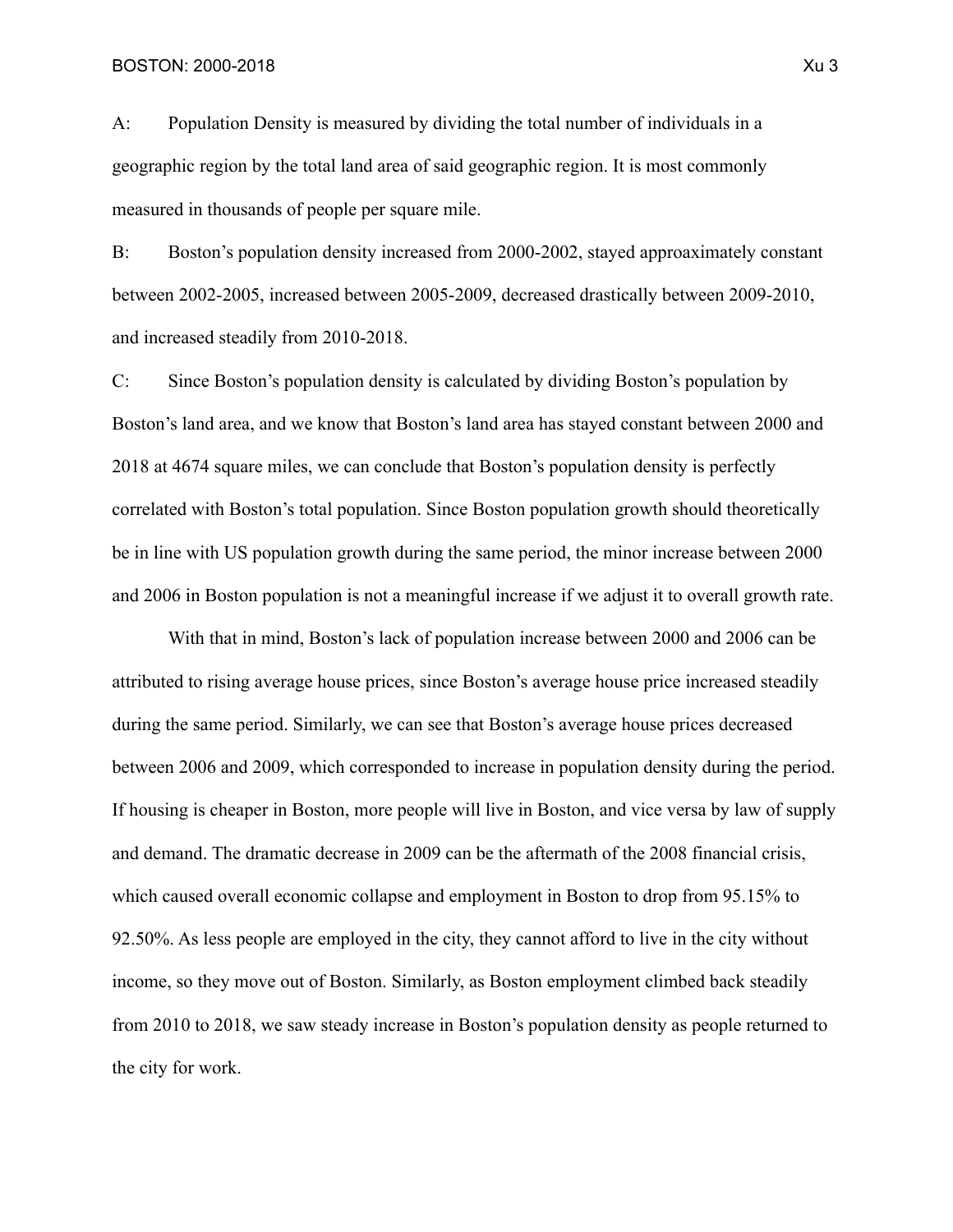2. Gross Domestic Product

| Year | GDP (thousands) |
|------|-----------------|
| 2018 | \$414,346,347   |
| 2017 | \$398.750.645   |
| 2016 | \$388.346.340   |
| 2015 | \$380.880.796   |
| 2014 | \$365,032,742   |
| 2013 | \$358,488,456   |
| 2012 | \$356.854.846   |
| 2011 | \$348.153.680   |
| 2010 | \$340,446,586   |
| 2009 | \$325,615,980   |
| 2008 | \$327.216.743   |
| 2007 | \$324.976.499   |
| 2006 | \$315,164,204   |
| 2005 | \$310,664,832   |
| 2004 | \$303,059,668   |
| 2003 | \$294,087,036   |
| 2002 | \$286,303,896   |
| 2001 | \$286.818.266   |
| 2000 | \$285,492,552   |

## Boston GDP (thousands of \$) 2000-2018



Year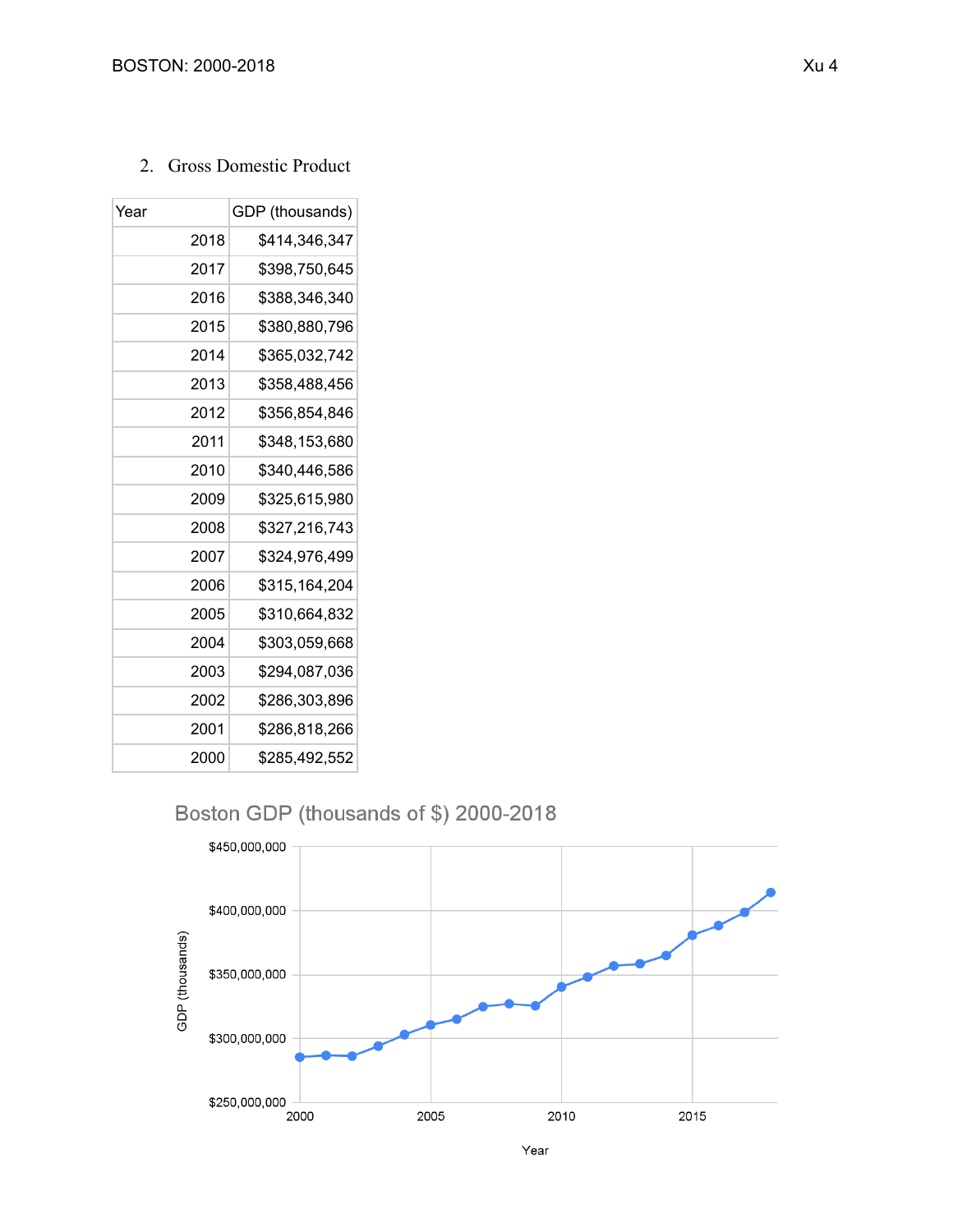A: Gross Domestic Product is a measurement of the value of all goods and services produced. It is calculated by the formula  $GDP = private$  consumption  $+$  gross private investment  $+$  government investment  $+$  government spending  $+$  (exports – imports). GDP measures the productivity of a geographic area over a specific time period.

B: Boston's GDP has increased overall between 2000 and 2018. It has seen minor year-over-year declines in 2002 and 2009.

C: Boston has consistently ranked top ten in GDP. Its GDP from 2000 to 2018 has grown steadily for the most part with a few minor drawbacks. As technology continues to advance and population continues to increase, the US economy will grow, and in turn the Boston economy, and thus GDP. That's why there is overall increase in Boston GDP over the period.

There are a few GDP drawbacks to note during 2000-2018, one during 2001 and one during 2009. As we've established before, technology and population are major drivers of GDP. In 2001, the dot-com bubble has just bursted and the market has entered a recession from overconfidence of internet companies. This caused an overall decrease in capital invested in technology-enabled firms, which slowed technological advancements as well as production from internet-based firms. This decrease put a dent in Boston's GDP because Boston is one of the most innovative cities in the US and housed many internet-based firms. A decrease in their production led to a decrease in Boston's GDP.

In 2009, the US economy has just suffered the 2008 subprime mortgage crisis. This caused many people to lose their housing and employment, reflected in the decrease in Boston employment in 2009. Since we've established that population is a major driver of GDP, a decrease in Boston population from people unable to afford city housing caused a decrease in Boston GDP.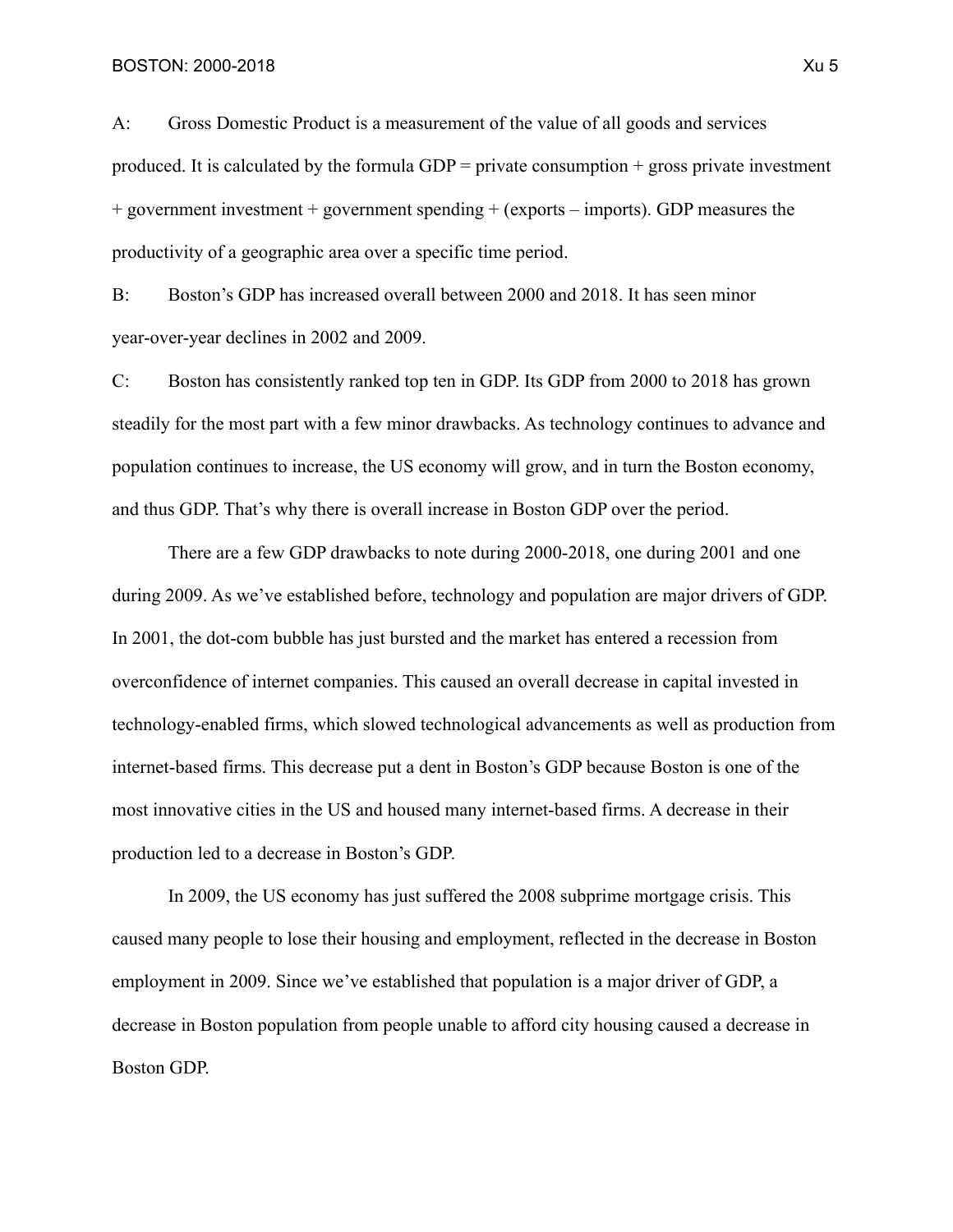## 3. Employment

| Year |      | Employment (%) |
|------|------|----------------|
|      | 2000 | 97.38          |
|      | 2001 | 96.33          |
|      | 2002 | 94.79          |
|      | 2003 | 94.38          |
|      | 2004 | 95.13          |
|      | 2005 | 95.50          |
|      | 2006 | 95.62          |
|      | 2007 | 95.85          |
|      | 2008 | 95.15          |
|      | 2009 | 92.50          |
|      | 2010 | 92.60          |
|      | 2011 | 93.45          |
|      | 2012 | 93.91          |
|      | 2013 | 93.95          |
|      | 2014 | 94.81          |
|      | 2015 | 95.67          |
|      | 2016 | 96.39          |
|      | 2017 | 96.55          |
|      | 2018 | 96.88          |

Boston Employment (%) 2000-2018

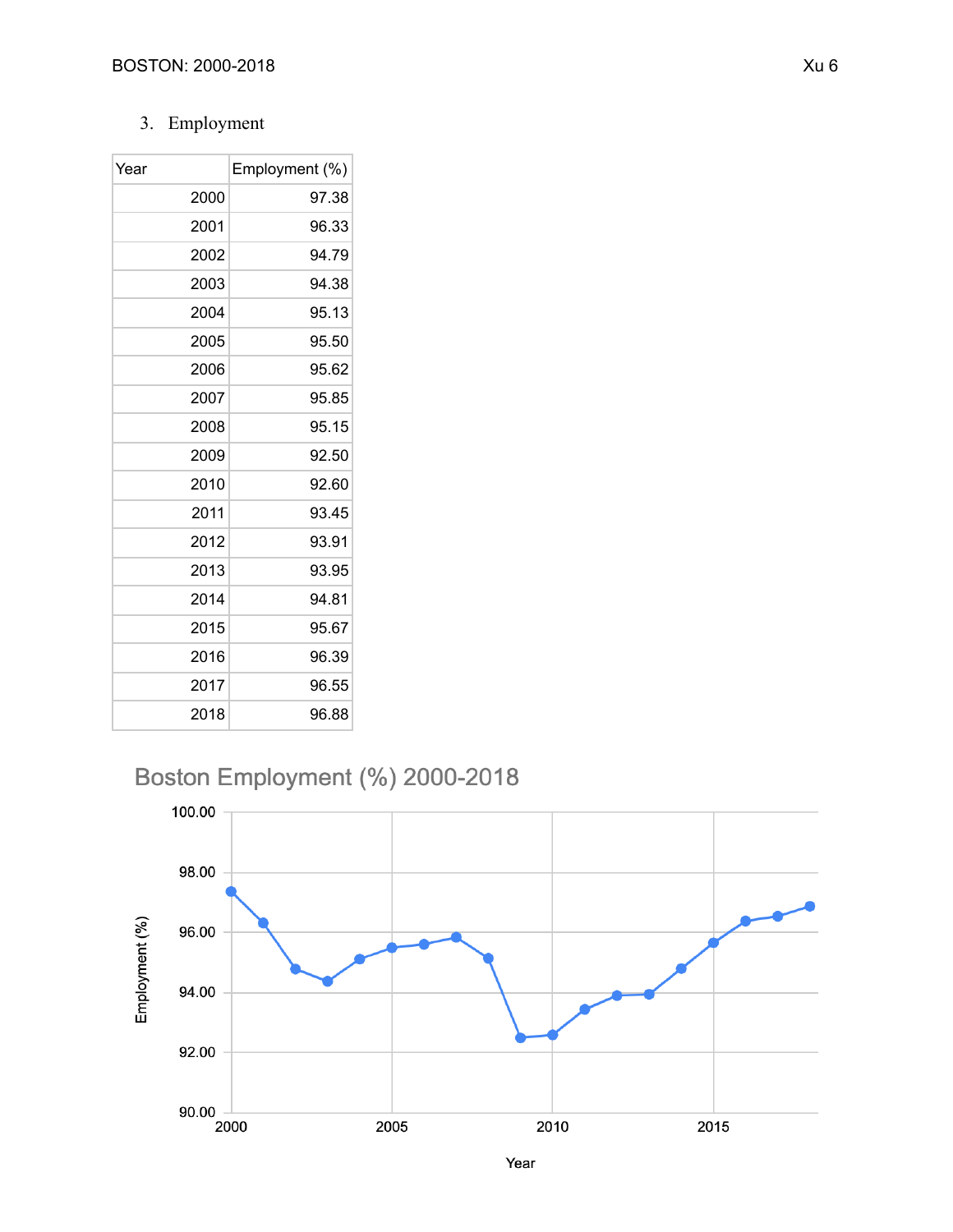A: Employment rate is the percentage of a population that is over the age of 16 and employed at a paid job, either by an employer or self-employed, or has stopped looking for work.

B: Boston's employment rate decreased each year between 2000 and 2003, increased between each year 2003 and 2007, decreased each year between 2007 and 2009, and increased each year between 209 and 2018.

C: Since employment rate is directly correlated with unemployment rate, and unemployment rate is directly related to economic recessions, we can take a look at recent economic recessions to understand Boston's employment rate.

Boston's decrease in employment rate from 2000 to 2003 can be attributed to the aftermath of the dot-com bubble burst that started in 2001. As Boston's internet-based companies suffer the bubble burst, they lay off more employees. From 2003 to 2007 the economy saw recovery from the recession, and so did employment rate. The second recession came in 2007 when the housing market crashed, which was reflected in the employment rate's drastic decrease from 2007 to 2009. When the economy went into the 2008 recession, firms suffered losses and must layoff employees. After the crash, the economy slowly bounced back from post 2009, which resulted in a steady growth of employment rates in Boston as firms were able to hire more employees.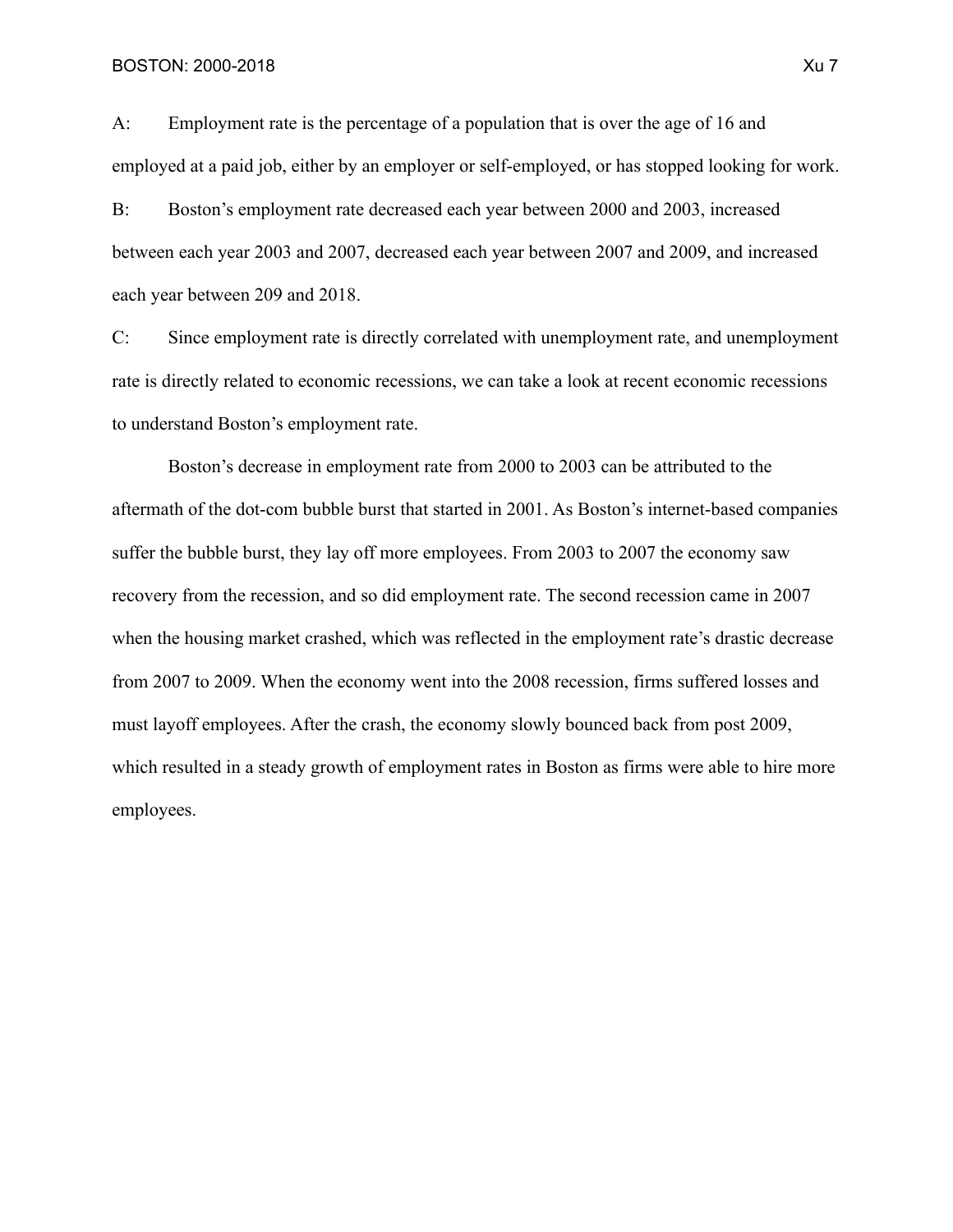### 4. Crime Rate

| Year |      | Crime Rate (%) |
|------|------|----------------|
|      | 2018 | 1.61%          |
|      | 2017 | 1.78%          |
|      | 2016 | 1.94%          |
|      | 2015 | 2.08%          |
|      | 2014 | 2.25%          |
|      | 2013 | 2.45%          |
|      | 2012 | 2.56%          |
|      | 2011 | 2.68%          |
|      | 2010 | 2.83%          |
|      | 2009 | 2.79%          |
|      | 2008 | 2.84%          |
|      | 2007 | 2.62%          |
|      | 2006 | 2.74%          |
|      | 2005 | 2.82%          |
|      | 2004 | 2.92%          |
|      | 2003 | 3.91%          |
|      | 2002 | 3.10%          |
|      | 2001 | 3.09%          |
|      | 2000 | 2.55%          |

## Boston Crime Rate (%) 2000-2018

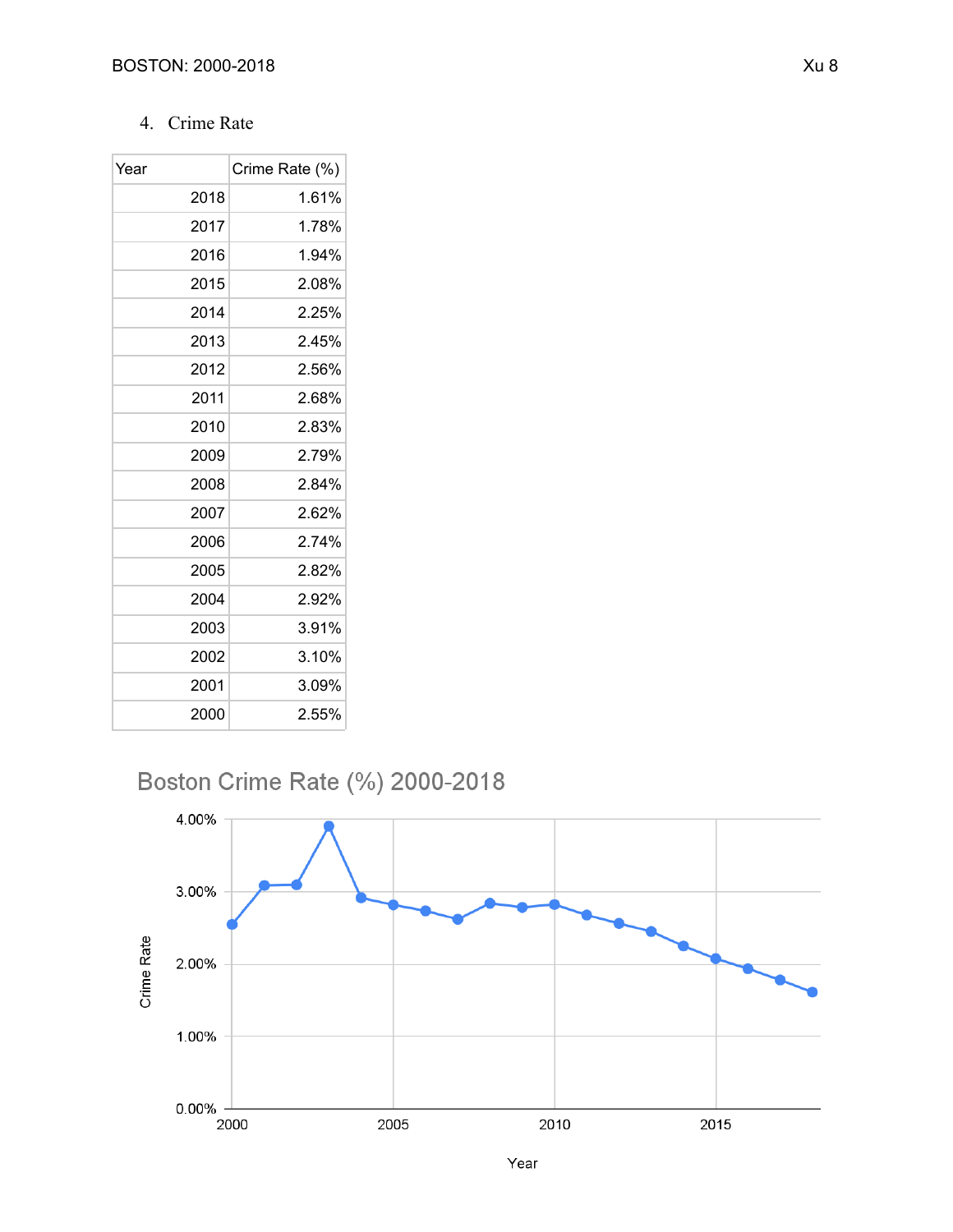BOSTON: 2000-2018 Xu 9

A: Crime rate reflects the number of crimes committed over a given period of time. In this case, it is calculated by dividing the number of crimes committed per 100,000 population by 100,000 and multiplied by 100 to get the percentage crime rate of the Boston Metropolitan Area.

B: Boston's crime rate increased from 2000 to 2003, and steadily decreased from 2003 to 2018 with a minor fluctuation from 2007 to 2010.

C: Some factors that affect crime rate include unemployment rate, access to guns, and population density. Due to lack of historic gun ownership data, I'll be analyzing Boston crime rate mostly from unemployment rate and population density. Generally, crime rates are higher when unemployment rate and population density are high. This can be explained by the Crime Triangle, which states that the three drivers of crimes are the desire of a criminal to commit a crime, target of the criminal's desire, and the opportunity for the crime to be committed. When unemployment is high, criminals have more of a desire to commit a crime for economic gains. When population density is high, criminals have more opportunities to commit crimes.

With this in mind, we can see that while crime rate increased from 2000 to 2003, so did unemployment and population density. Similarly, when unemployment dropped and population density increased from 2003 to 2007, crime rate decreased. During the crime rate fluctuation in 2007 to 2010, the unemployment and population density in Boston fluctuated drastically as well as a result of the financial crisis. After the period, unemployment steadily decreased and population density steadily increased, and we see that crime rate decreased from 2010 to 2018.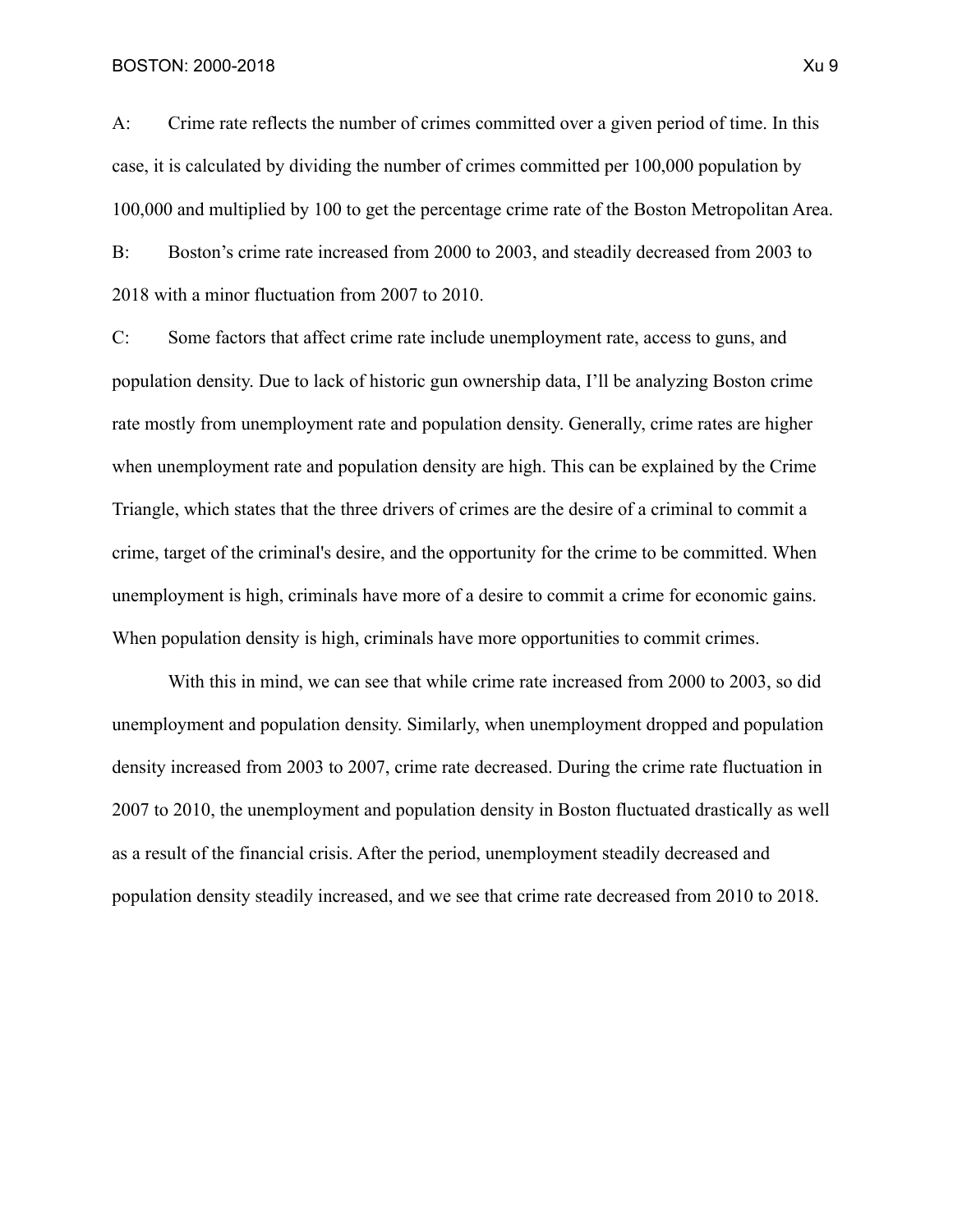#### 5. Average House Prices

| Year | House Price<br>(thousands) |
|------|----------------------------|
| 2000 | \$200.65                   |
| 2001 | \$225.84                   |
| 2002 | \$255.63                   |
| 2003 | \$282.54                   |
| 2004 | \$315.28                   |
| 2005 | \$343.35                   |
| 2006 | \$344.01                   |
| 2007 | \$330.56                   |
| 2008 | \$313.84                   |
| 2009 | \$299.18                   |
| 2010 | \$293.90                   |
| 2011 | \$289.22                   |
| 2012 | \$289.16                   |
| 2013 | \$296.84                   |
| 2014 | \$312.01                   |
| 2015 | \$327.09                   |
| 2016 | \$345.69                   |
| 2017 | \$365.59                   |
| 2018 | \$385.00                   |

## Boston Average House Prices (thousands of \$) 2000-2018



Year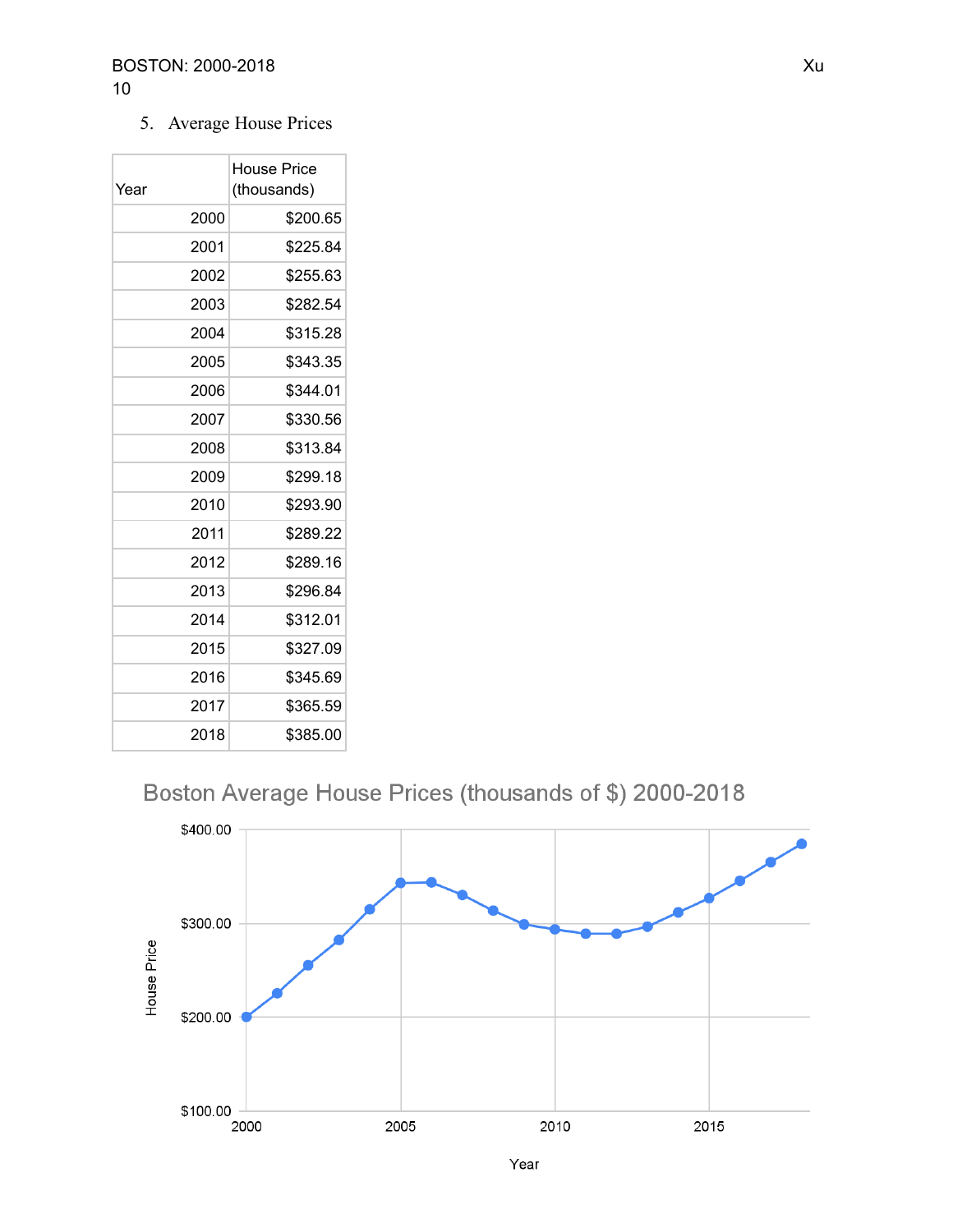A: Average house price is the average cost of a house in a geographic region over a time period. It is calculated by taking the average of all real estate transactions in the said geographic region over the said time period.

B: Boston's average house price increased between 2000 and 2006, decreased between 2006 and 2012, and increased between 2012 and 2018.

C: The real estate market in the 2000s and early 2010s is all about the 2008 financial crisis. Back in the early 2000s, investors were receiving more interest from mortgage-backed securities than US treasury bonds, which incentivized investors to buy these securities. In order to keep up with the demand for mortgage-backed securities, lenders lowered their standards for mortgages, sometimes not even verifying the borrower's income. This created a lot of subprime mortgage-backed securities, which were very risky. But credit agencies were giving these mortgages AAA ratings because they are new types of mortgages and historically mortgages are very safe investments. Now that it's easier to get a mortgage, we see that average house prices rose from 2000 to 2006 as more people look to buy houses.

But these subprime mortgages were lent to people who cannot afford mortgages in traditional markets. So as more people fail to keep up with mortgage payments, banks are forced to take their houses as collateral. The banks then had to put the houses on sale in the market, but the market price was already overpriced, so no one was willing to buy them. This sudden increase in supply and decrease in demand drove house prices down, which led to people who were paying mortgages making overpriced payments. As a solution, they stopped paying and gave the houses up, which fueled the cycle again. This can be reflected in the average house price drop from 2006 to 2012. After 2012, the Boston housing market returned to normalcy and saw healthy growth in line with inflation and general economic growth.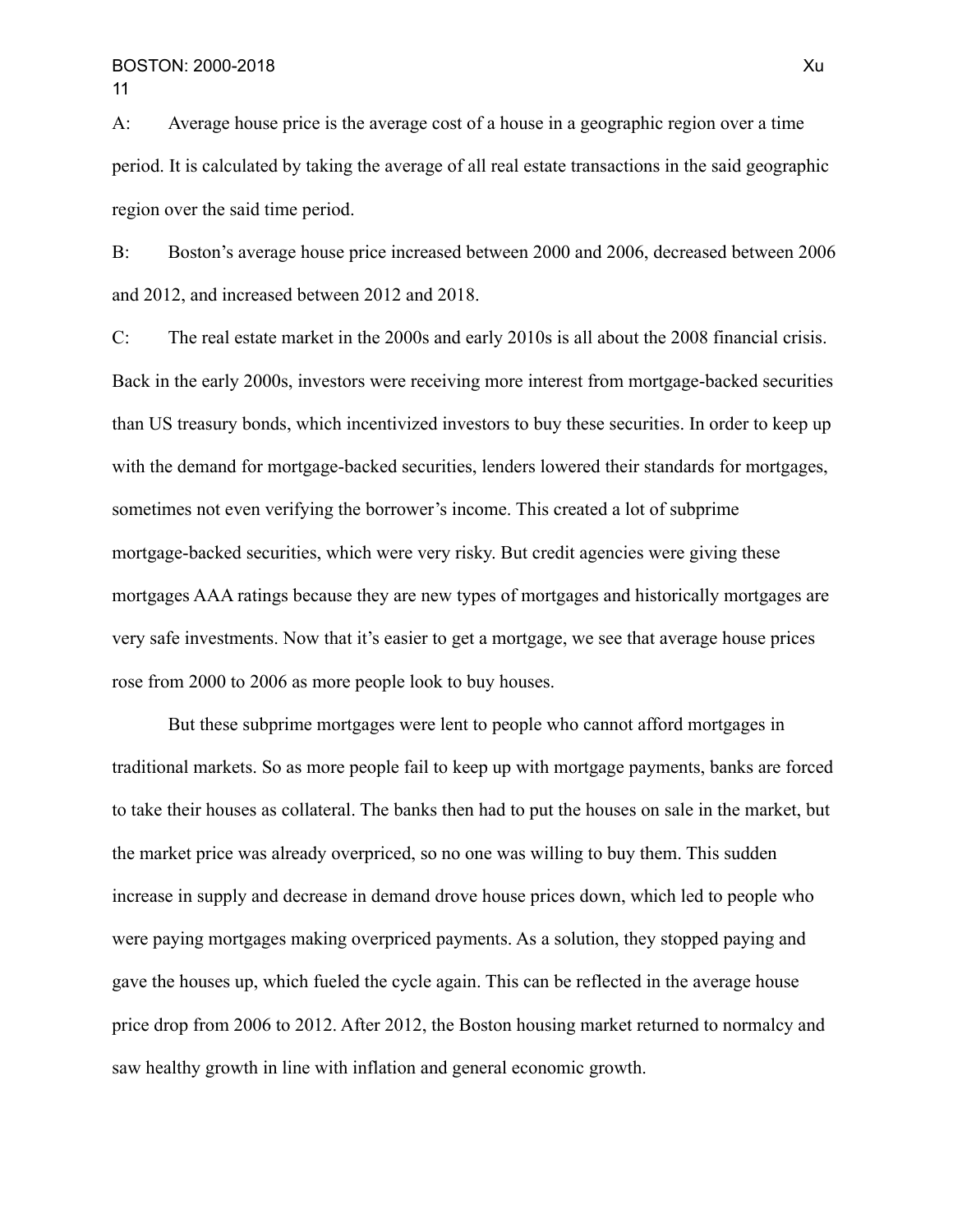#### BOSTON: 2000-2018 2

6. Air Quality Index

| Year    | Air Quality Index Median |
|---------|--------------------------|
| 2000 61 |                          |
| 2001 61 |                          |
| 2002 61 |                          |
| 2003 61 |                          |
| 2004 59 |                          |
| 2005 58 |                          |
| 2006 53 |                          |
| 2007 56 |                          |
| 2008 54 |                          |
| 2009 46 |                          |
| 2010 47 |                          |
| 2011 51 |                          |
| 2012 47 |                          |
| 2013 48 |                          |
| 2014 48 |                          |
| 2015 47 |                          |
| 2016 46 |                          |
| 2017 51 |                          |
| 2018 45 |                          |

# Boston Air Quality Index Median 2000-2018

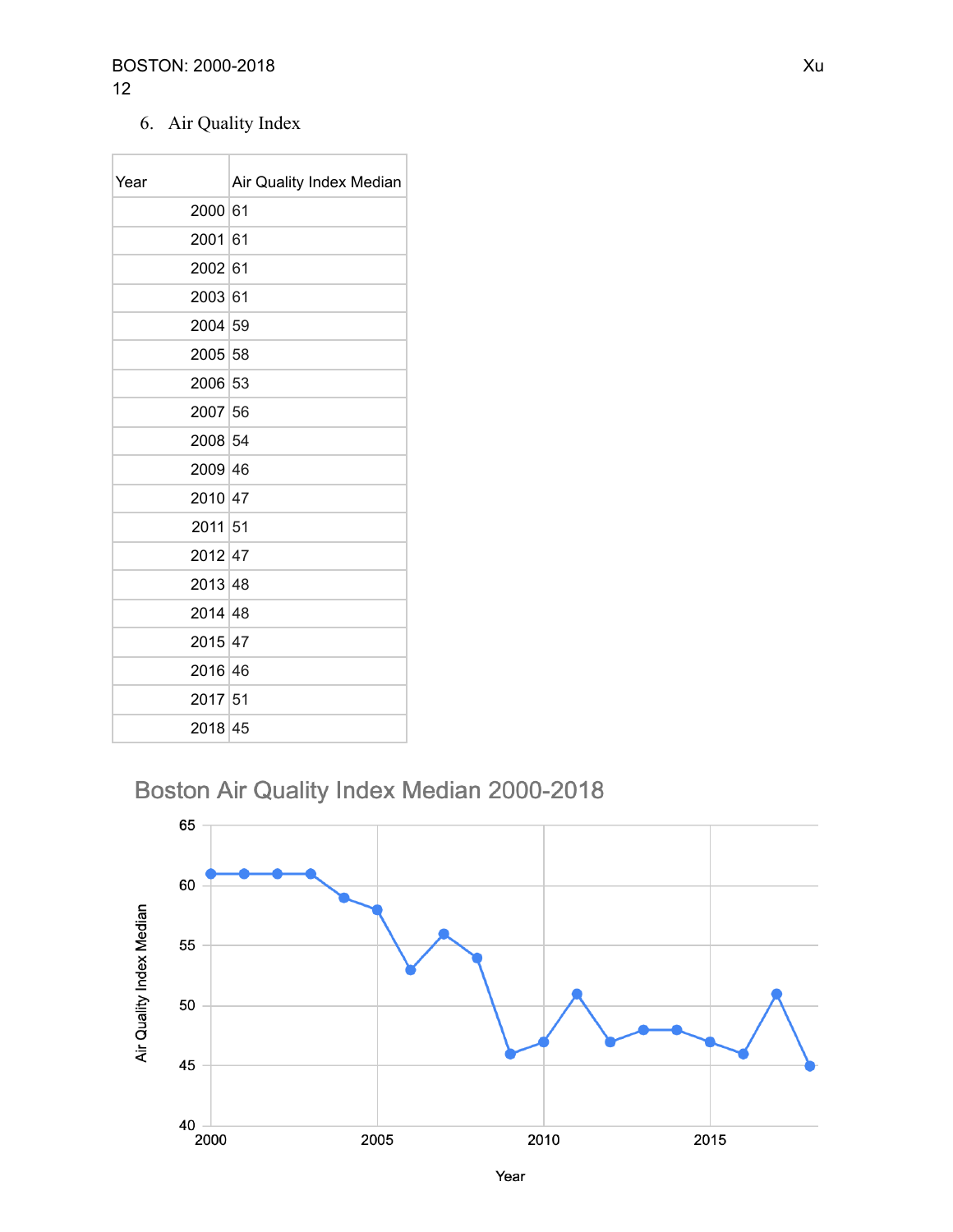A: Air Quality Index is a measurement of air pollution in a given geographic region at a time. AQI is a value from 0 to 500, with higher values indicating higher air pollution. Usually, an AQI below 100 means good quality air.

B: Boston's Air Quality Index stayed constant between 2000 and 2003, decreased between 2003 and 2006, increased from 2006-2007, decreased from 2007-2009, increased from 2009-2011, decreased from 2011-2012, increased from 2012-2013, stayed constant from 2013-2014, decreased from 2014-1016, increased from 2016-2017, and decreased from 2017-2018.

C: The AQI reflects pollution, and Boston's pollution is most highly affected by fossil fuel consumption, which comes from factories and transportation. In terms of transportation, when the population grows fossil fuel emissions from transportation in the city grow. In terms of factories, when the number of firms increases so will fossil fuel emissions from firms. With this in mind, we can see that from 2000 to 2009, population grew and number of firms spiked drastically, and thus AQI decreased. From 2010 to 2018 AQI stayed relatively steady with two spikes: one from 2010 to 2012, and one from 2016 to 2018.

In 2010, a study released by the Manomet Center for Conservation Sciences revealed that wood-burning power plants, a new practice popularized from 2008 to 2010, emitted more greenhouse gases than coal and traditional fossil fuels. The study led to the Massachusetts Initiative to Limit Carbon Dioxide Emissions and resulted in Massachusetts' largest solar-powered plant going into work in November of 2010, which improved AQI in 2011. In 2017, President Trump repealed President Obama's Clean Power Plan from 2015, along with other deregulatory efforts from the administration, AQI in Boston spiked. In 2018, EPA introduced the Affordable Clean Energy rule, which drove AQI down again.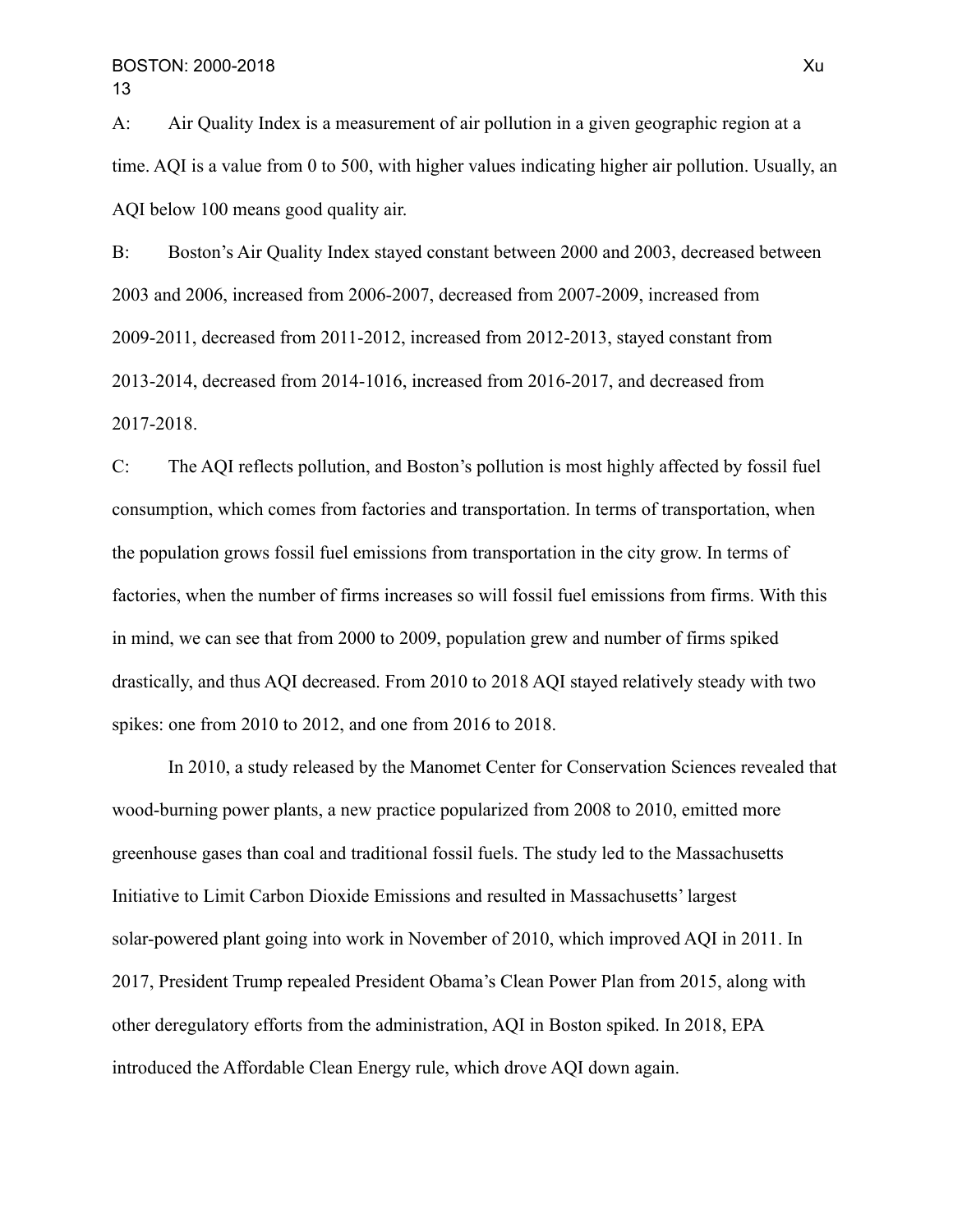7. Average Hourly Wage

| Year | Average Hourly Wage |
|------|---------------------|
| 2000 | \$19.50             |
| 2001 | \$20.45             |
| 2002 | \$21.46             |
| 2003 | \$22.10             |
| 2004 | \$23.19             |
| 2005 | \$23.24             |
| 2006 | \$23.96             |
| 2007 | \$24.87             |
| 2008 | \$25.81             |
| 2009 | \$26.74             |
| 2010 | \$27.19             |
| 2011 | \$29.04             |
| 2012 | \$29.51             |
| 2013 | \$29.97             |
| 2014 | \$30.77             |
| 2015 | \$31.66             |
| 2016 | \$30.81             |
| 2017 | \$33.26             |
| 2018 | \$32.39             |

Boston Average Hourly Wage (\$) 2000-2018



Year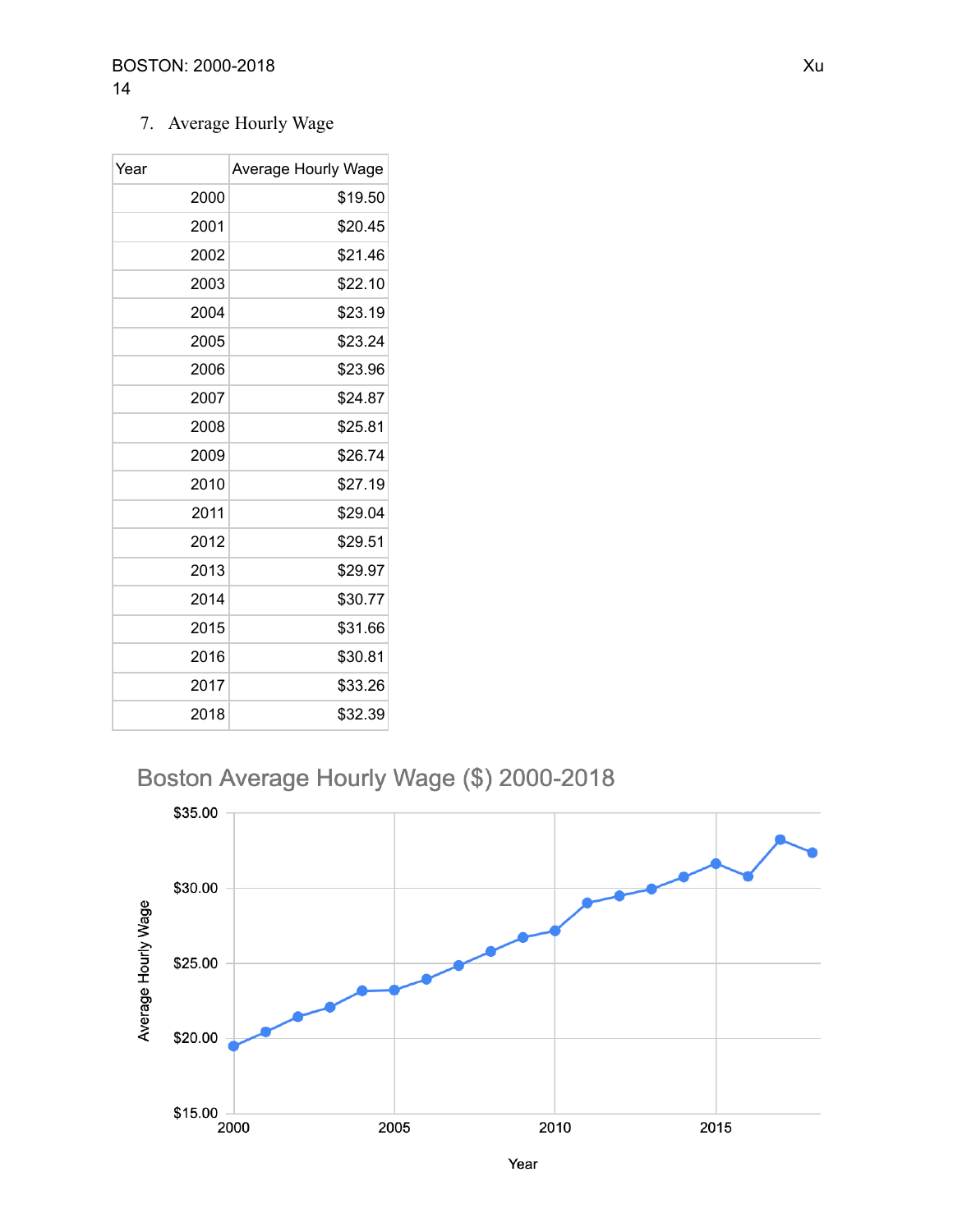A: Average hourly wage is the average wage paid to workers per hour in a given geographic region. It is calculated by dividing the average annual wage of a geographic region by the average number of hours worked for the year (typically 40/week).

B: Boston's average hourly wage increased steadily from 2000 to 2015, saw a slight decrease from 2015-2016, increased from 2016-2017, and again saw a slight decrease from 2017-2018.

C: Boston's average hourly wage is mostly a factor of GDP. Even with unemployment fluctuations and economic recessions, the law of supply and demand will keep the average hourly wage at a relatively constant growth rate that's in line with inflation. This is because during recessions there are fewer firms, and each firm hires fewer workers. There are also fewer workers who can afford to live in the city, this decrease in demand and supply for workers cancel out and results in a steadily increasing average hourly wage.

As we can see, Boston's GDP grew at a steady rate from 2000 to 2018, and so did Boston's average hourly wage. As long as firms are becoming more productive, wages for workers will increase. The average hourly wage also needs to keep up with inflation, which is about 2-3% compounded annually. We can see that Boston's average hourly wage grew at comparative rates  $(\sim 3.25\%)$ . The slightly higher growth than inflation reflects an overall economic expansion in Boston in the 18 years.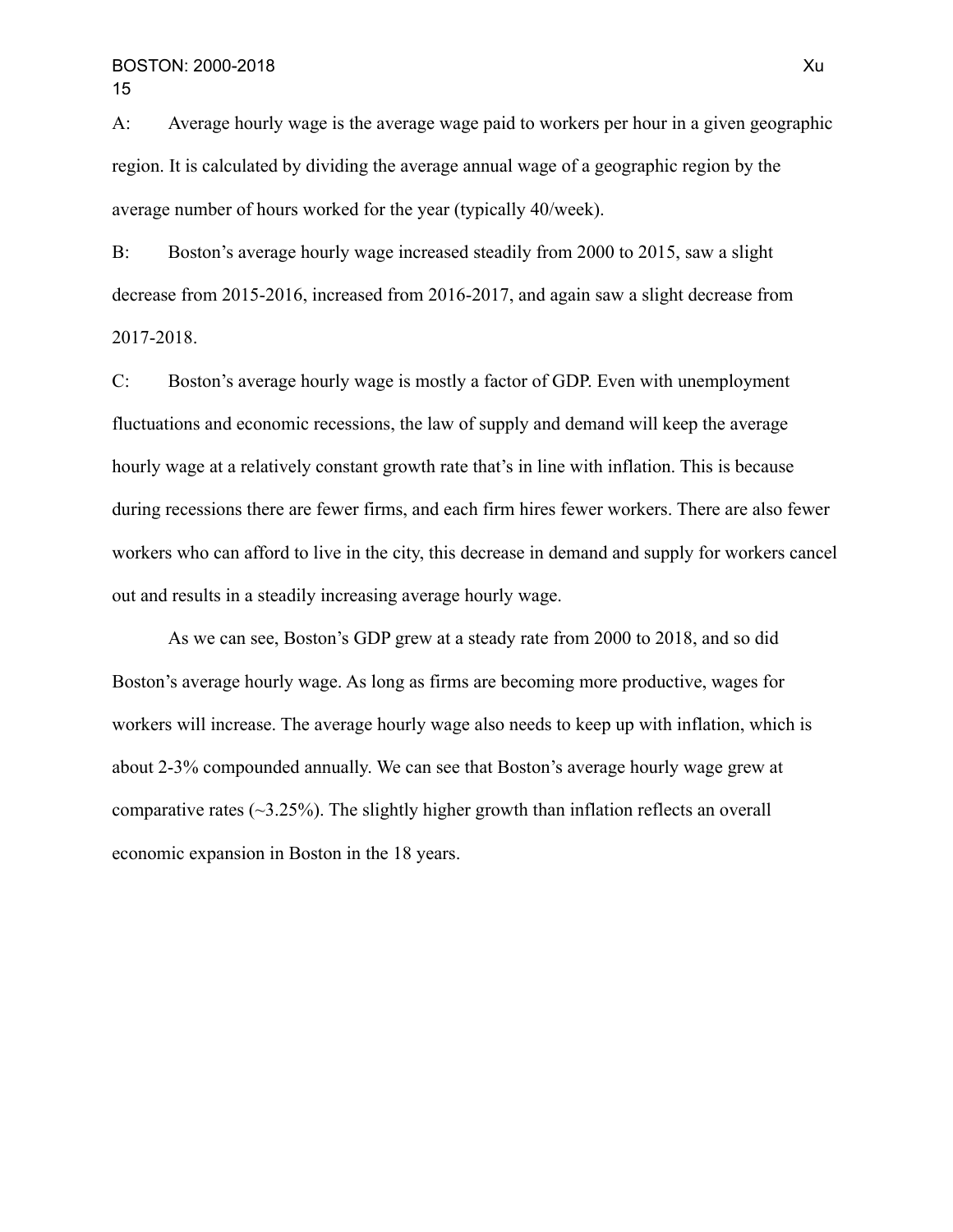#### **BOSTON: 2000-2018** Xu

### 8. Number of Firms

| Year | Number of Firms (thousands) |
|------|-----------------------------|
| 2000 | 86.180                      |
| 2001 | 85.981                      |
| 2002 | 86.616                      |
| 2003 | 106.128                     |
| 2004 | 104.708                     |
| 2005 | 104.688                     |
| 2006 | 104.428                     |
| 2007 | 104.238                     |
| 2008 | 102.300                     |
| 2009 | 100.030                     |
| 2010 | 99.418                      |
| 2011 | 98.935                      |
| 2012 | 100.494                     |
| 2013 | 101.399                     |
| 2014 | 102.133                     |
| 2015 | 103.508                     |
| 2016 | 104.485                     |
| 2017 | 105.432                     |
| 2018 | 106.212                     |

## Boston Number of Firms (thousands) 2000-2018

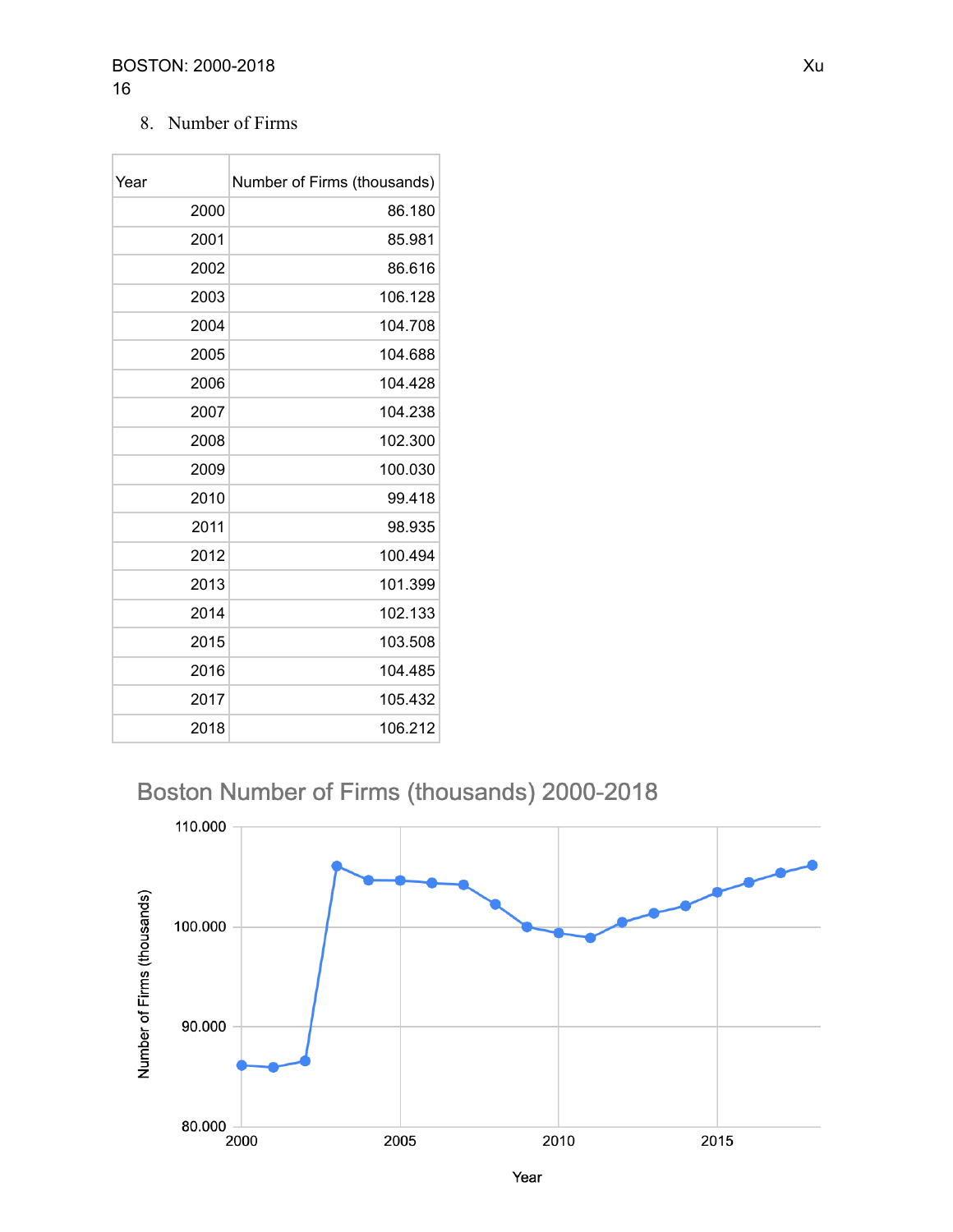A: Number of firms is the total number of businesses across all industries in a given geographic region. In this case, it is the total number of businesses in the Boston Metropolitan Statistical Area.

B: The number of firms in Boston decreased slightly from 2000 to 2001, increased dramatically from 2001 to 2003, steadily decreased from 2003 to 2011, and steadily increased from 2011 to 2018.

C: The number of firms in Boston experienced a huge increase from 2002 to 2003, and decreased in the years following 2003 until 2011, at which point it increased steadily until 2018. In 2002 the Commonwealth of Massachusetts passed a series of laws that incentivized construction and infrastructure development. One such act allowed for "abatement of up to 75 percent of the real estate tax obligations and up to 100 percent of the outstanding interest and penalties" if an agreement was to be achieved between the city and developers. Another act authorized the reconstruction of the Red Line subway in Boston. One act even allowed for leasing of the previous Boston Municipal Incinerator in South Bay for up to 99 years. The property was over 123,000 square feet. These government incentives drove an influx of construction firms to Boston in 2002, and in the following years as competition drove the number of firms down from the initial influx and construction projects start to be completed, the number of firms decreased. After 2011, the number of firms increased steadily across all industries as the overall economy of Boston grew at a healthy rate.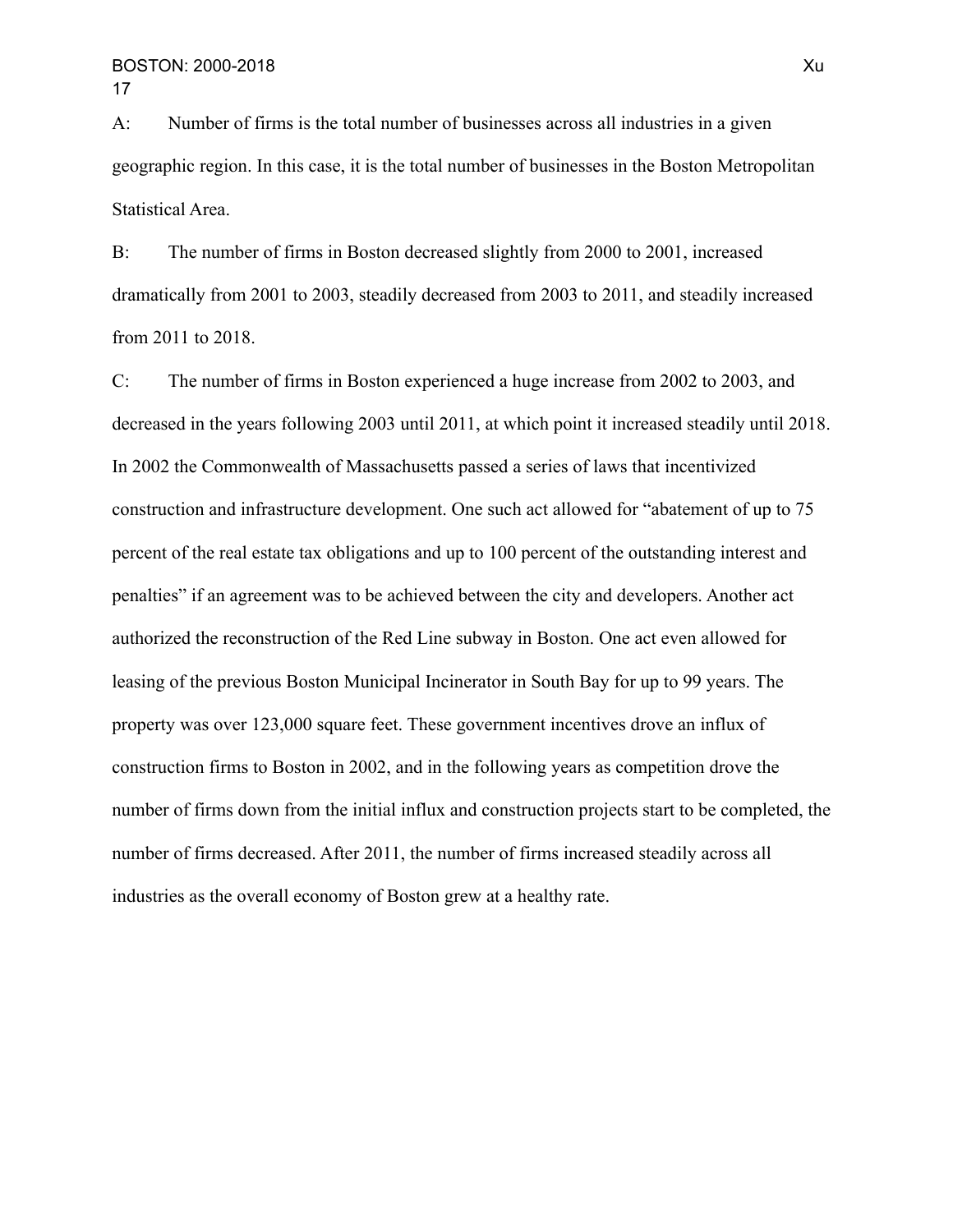#### Works Cited

EPA (n.d.). Air Quality Index Report. Retrieved November 27, 2021, from https://www.epa.gov/outdoor-air-quality-data/air-quality-index-report

Mass.gov (2021). Air Quality Reports, Plans & Data. Retrieved November 27, 2021, from https://www.mass.gov/air-quality-reports-plans-data

BLS. (2021, October 18). Occupation Profiles. Retrieved November 27, 2021, from https://www.bls.gov/oes/tables.htm

Bureau, U. (2021, October 08). 2018 SUSB annual data tables by Establishment Industry. Retrieved November 27, 2021, from

https://www.census.gov/data/tables/2018/econ/susb/2018-susb-annual.html

BiggestUSCities. (n.d.). Boston, Massachusetts population history 1840 - 2019. Retrieved November 27, 2021, from https://www.biggestuscities.com/city/boston-massachusetts

Christopher. (2020). Massachusetts Crime Rates 1960 - 2019. Retrieved November 27, 2021, from https://www.disastercenter.com/crime/macrime.htm

Massachusetts initiative to limit carbon dioxide emissions (2010). (2010). Retrieved November 27, 2021, from https://ballotpedia.org/Massachusetts\_Initiative\_to\_Limit\_Carbon\_Dioxide\_Emissions\_(20

10)

Singer, S. (2010, November 13). Largest Solar Power Plant in Mass. about to start. Retrieved November 27, 2021, from